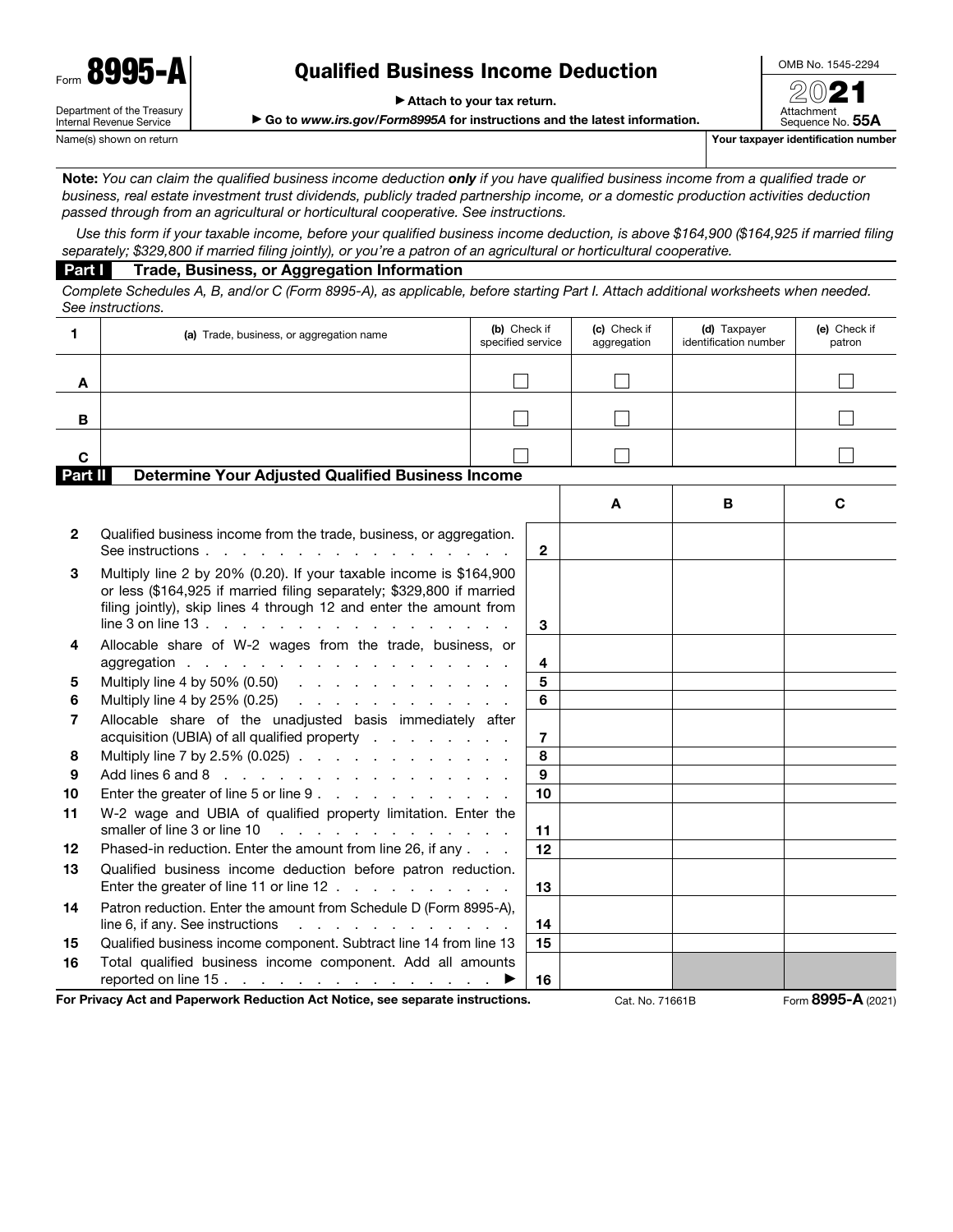*Complete Part III only if your taxable income is more than \$164,900 but not \$214,900 (\$164,925 and \$214,925 if married filing separately; \$329,800 and \$429,800 if married filing jointly) and line 10 is less than line 3. Otherwise, skip Part III.* Τ

|         |                                                                                                              |    |   |    | Α  |  | в |    | C                  |
|---------|--------------------------------------------------------------------------------------------------------------|----|---|----|----|--|---|----|--------------------|
| 17      |                                                                                                              |    |   | 17 |    |  |   |    |                    |
| 18      | Enter the amounts from line 10.                                                                              |    |   | 18 |    |  |   |    |                    |
| 19      | Subtract line 18 from line 17                                                                                |    |   | 19 |    |  |   |    |                    |
| 20      | Taxable income before qualified business                                                                     |    |   |    |    |  |   |    |                    |
|         | income deduction                                                                                             | 20 |   |    |    |  |   |    |                    |
| 21      | Threshold. Enter \$164,900 (\$164,925 if                                                                     |    |   |    |    |  |   |    |                    |
|         | married filing separately; \$329,800 if married                                                              |    |   |    |    |  |   |    |                    |
|         | filing jointly) $\cdots$ $\cdots$ $\cdots$                                                                   | 21 |   |    |    |  |   |    |                    |
| 22      | Subtract line 21 from line 20                                                                                | 22 |   |    |    |  |   |    |                    |
| 23      | Phase-in range. Enter \$50,000 (\$100,000 if                                                                 |    |   |    |    |  |   |    |                    |
|         | married filing jointly)                                                                                      | 23 |   |    |    |  |   |    |                    |
| 24      | Phase-in percentage. Divide line 22 by line 23                                                               | 24 | % |    |    |  |   |    |                    |
| 25      | Total phase-in reduction. Multiply line 19 by line 24                                                        |    |   | 25 |    |  |   |    |                    |
| 26      | Qualified business income after phase-in reduction. Subtract line                                            |    |   |    |    |  |   |    |                    |
|         | 25 from line 17. Enter this amount here and on line 12, for the                                              |    |   |    |    |  |   |    |                    |
| Part IV | corresponding trade or business<br><b>Determine Your Qualified Business Income Deduction</b>                 |    |   | 26 |    |  |   |    |                    |
|         |                                                                                                              |    |   |    |    |  |   |    |                    |
| 27      | Total qualified business income component from all qualified trades,                                         |    |   |    | 27 |  |   |    |                    |
|         | businesses, or aggregations. Enter the amount from line 16                                                   |    |   |    |    |  |   |    |                    |
| 28      | Qualified REIT dividends and publicly traded partnership (PTP) income or                                     |    |   |    | 28 |  |   |    |                    |
| 29      | Qualified REIT dividends and PTP (loss) carryforward from prior years                                        |    |   |    | 29 |  |   |    |                    |
| 30      | Total qualified REIT dividends and PTP income. Combine lines 28 and 29. If                                   |    |   |    |    |  |   |    |                    |
|         | less than zero, enter $-0$ - $\ldots$ $\ldots$ $\ldots$ $\ldots$ $\ldots$ $\ldots$ $\ldots$ $\ldots$         |    |   |    | 30 |  |   |    |                    |
| 31      | REIT and PTP component. Multiply line 30 by 20% (0.20)                                                       |    |   |    | 31 |  |   |    |                    |
| 32      | Qualified business income deduction before the income limitation. Add lines 27 and 31                        |    |   |    |    |  |   | 32 |                    |
| 33      | Taxable income before qualified business income deduction                                                    |    |   |    | 33 |  |   |    |                    |
| 34      | Net capital gain. See instructions                                                                           |    |   |    | 34 |  |   |    |                    |
| 35      |                                                                                                              |    |   |    |    |  |   |    |                    |
| 36      |                                                                                                              |    |   |    |    |  |   |    |                    |
| 37      | Qualified business income deduction before the domestic production activities deduction (DPAD)               |    |   |    |    |  |   |    |                    |
|         |                                                                                                              |    |   |    |    |  |   | 37 |                    |
| 38      | DPAD under section 199A(g) allocated from an agricultural or horticultural cooperative. Don't enter          |    |   |    |    |  |   |    |                    |
|         | more than line 33 minus line 37                                                                              |    |   |    |    |  |   | 38 |                    |
| 39      | Total qualified business income deduction. Add lines 37 and 38 ▶                                             |    |   |    |    |  |   | 39 |                    |
| 40      | Total qualified REIT dividends and PTP (loss) carryforward. Combine lines 28 and 29. If zero or              |    |   |    |    |  |   |    |                    |
|         | greater, enter -0-<br><u>The second contract of the second contract of the second contract of the second</u> |    |   |    |    |  |   | 40 |                    |
|         |                                                                                                              |    |   |    |    |  |   |    | Form 8995-A (2021) |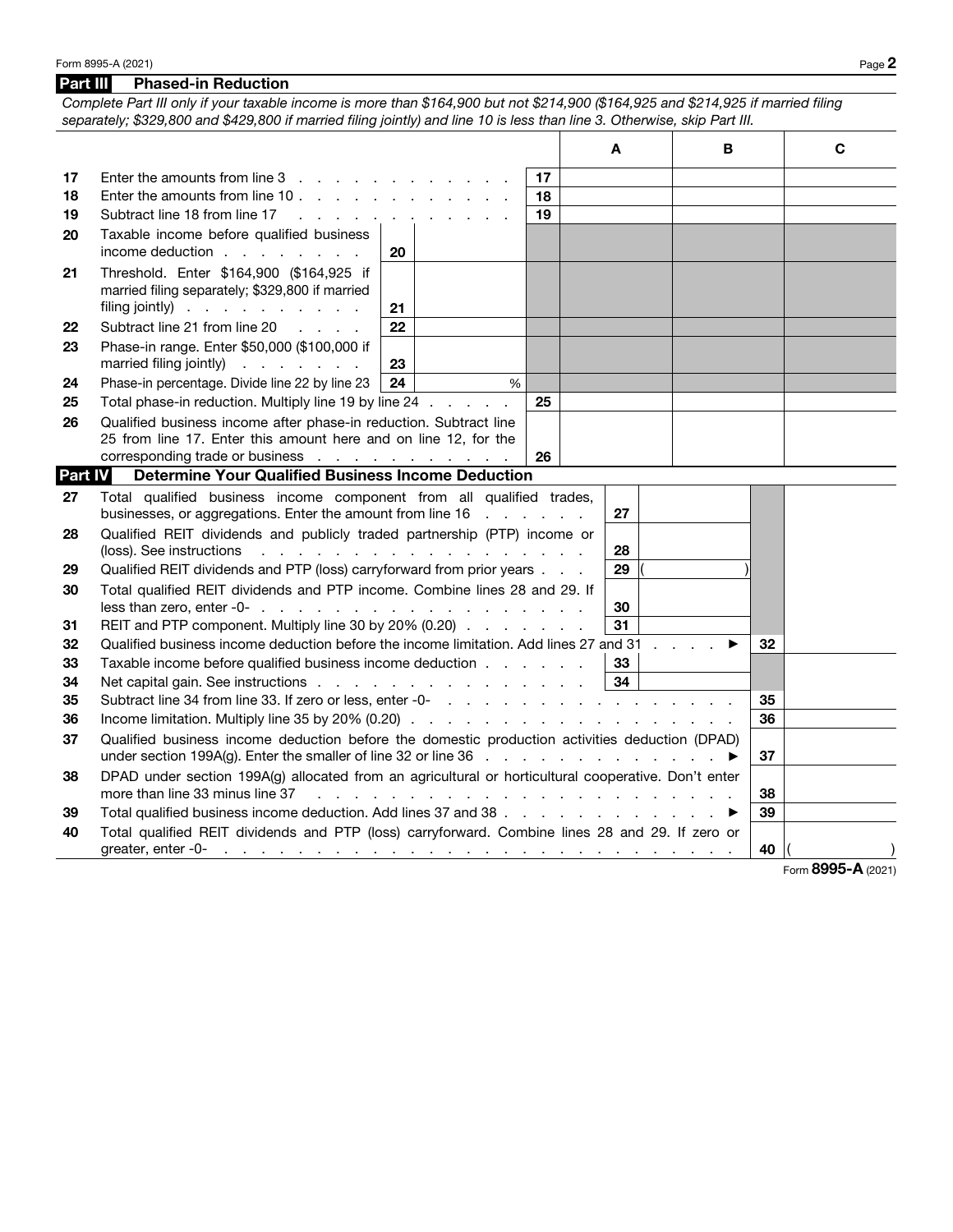# 2021 **Instructions for Form 8995-A**

## Deduction for Qualified Business Income

Section references are to the Internal Revenue Code unless otherwise noted.

## **Future Developments**

For the latest information about developments related to Form 8995-A and its instructions, such as legislation enacted after they were published, go to *[IRS.gov/](https://www.irs.gov/form8995A) [Form8995A](https://www.irs.gov/form8995A)*.

# **What's New**

**A method to track losses or deductions suspended by other provisions.** A worksheet is added to provide a reasonable method to track and compute your previously

disallowed losses or deductions to be included in your qualified business income deduction calculation for the year allowed. See *QBI Loss Tracking Worksheet*, later.

# **General Instructions**

# **Purpose of Form**

Use Form 8995-A to figure your qualified business income (QBI) deduction. Include the following schedules (their specific instructions are shown later), as appropriate:

• Schedule A (Form 8995-A), Specified Service Trades or Businesses

• Schedule B (Form 8995-A), Aggregation of Business Operations

• Schedule C (Form 8995-A), Loss Netting and Carryforward

• Schedule D (Form 8995-A), Special Rules for Patrons of Agricultural or Horticultural **Cooperatives** 

In general, the amount of your QBI deduction equals your QBI component plus your qualified real estate investment trust (REIT) and qualified publicly traded partnership (PTP) component (REIT/PTP component). However, the deduction is limited to the lesser of this amount or 20% of your taxable income, calculated before the QBI deduction, minus your net capital gain. Depending on your taxable income, your QBI component may also be limited based on the type of trade or business, W-2 wages paid by that business, and Unadjusted Basis Immediately after Acquisition (UBIA) of qualified property held by the business.

# **Who Can Take the Deduction**

Individuals and eligible estates and trusts use Form 8995-A to figure the QBI deduction if:

- You have QBI, qualified REIT dividends,
- or qualified PTP income or loss; and

• Your 2021 taxable income before your QBI deduction is more than \$329,800

married filing jointly, \$164,925 for married filing separately, and \$164,900 for all other returns; or

• You're a patron in a specified agricultural or horticultural cooperative.

Otherwise, use Form 8995, Qualified Business Income Deduction Simplified Computation, to figure your QBI deduction.

**S corporations and partnerships.** S corporations and partnerships don't file Form 8995-A because they're not eligible for the deduction. Instead, S corporations and partnerships must pass through to their shareholders or partners the necessary information on an attachment to Schedule K-1.

See the Instructions for Form 1120-S, U.S. Income Tax Return for an S Corporation, and Form 1065, U.S. Return of Partnership Income.

**Cooperatives.** Cooperatives don't file Form 8995-A because they're not eligible for the deduction. Instead, cooperatives must provide the necessary information to their patrons on Form 1099-PATR or an attachment to help eligible patrons figure their deduction. Certain agricultural or horticultural cooperatives may qualify for a deduction under section 199A(g).

See the Instructions for Form 1120-C, U.S. Income Tax Return for Cooperative Associations.

**Estates and trusts.** To the extent that a grantor or another person is treated as owning all or part of a trust or estate, the owner will compute its QBI deduction for the portion of the trust owned as if section 199A items had been received directly by the owner. Generally, in the case of a non-grantor trust or estate, the trust or estate may either claim the QBI deduction or provide information to their beneficiaries. In determining the QBI deduction or the information that must be provided to beneficiaries, the estate or trust allocates section 199A items based on the relative proportion of the estate's or trust's distributable net income (DNI) for the tax year distributed (or required to be distributed) to the beneficiary or retained by the estate or trust. If the estate or trust has no DNI for the tax year, section 199A items are allocated entirely to the estate or trust.

Estates and trusts may compute their own QBI deduction to the extent section 199A items are allocated to the estate or trust. However, section 199A items allocated to beneficiaries aren't includible in the estate's or trust's QBI deduction computation. See the Instructions for Form

1041, U.S. Income Tax Return for Estates and Trusts.

**Electing Small Business Trusts (ESBT).**  An ESBT is required to compute the QBI deduction separately for the S and non-S portions of the trust. If applicable, the Form 8995-A used to compute the S portion's QBI deduction must be attached as a PDF to the ESBT Tax Worksheet filed with Form 1041, and the trust must indicate that the information is applicable to the S portion only, by writing "ESBT" in the top margin of the Form 8995-A. See the Instructions for Form 1041.

# **Determining Your QBI Deduction**

**Determine your QBI component.** To figure your QBI deduction, you must first determine your QBI component. Your QBI component is generally 20% of your QBI from your domestic trades or businesses. However, if your taxable income (before the QBI deduction) exceeds the threshold (\$329,800 if married filing jointly; \$164,925 for married filing separately, and \$164,900 for all other returns), your QBI for each of your trades or businesses may be partially or fully reduced to the greater of 50% of W-2 wages paid by the qualified trade or business, or 25% of W-2 wages plus 2.5% of the UBIA of qualified property from the qualified trade or business. The partial or full reduction to QBI is determined by your taxable income. If your taxable income (before the QBI deduction) is:

• At or below the threshold, you don't need to reduce your QBI;

• Above the threshold but below the phase-in range (more than \$329,800 and \$429,800 if married filing jointly; \$164,925 and \$214,925 for married filing separately, and \$164,900 and \$214,900 for all other returns), the reduction is phased in; or • Above the threshold and phase-in range, the full reduction applies.

Also, if you're a patron of an agricultural or horticultural cooperative, you must reduce your cooperative QBI by the lesser of:

• 9% of the QBI allocable to qualified payments, or

• 50% of W-2 wages from the trade or business allocable to the qualified payments.

**Determining your qualified trades or businesses.** Your qualified trades and businesses generally include your trades or businesses for which you're allowed a deduction for ordinary and necessary business expenses under section 162. However, trades or businesses conducted by corporations and the performance of

# Department of the Treasury **Internal Revenue Service**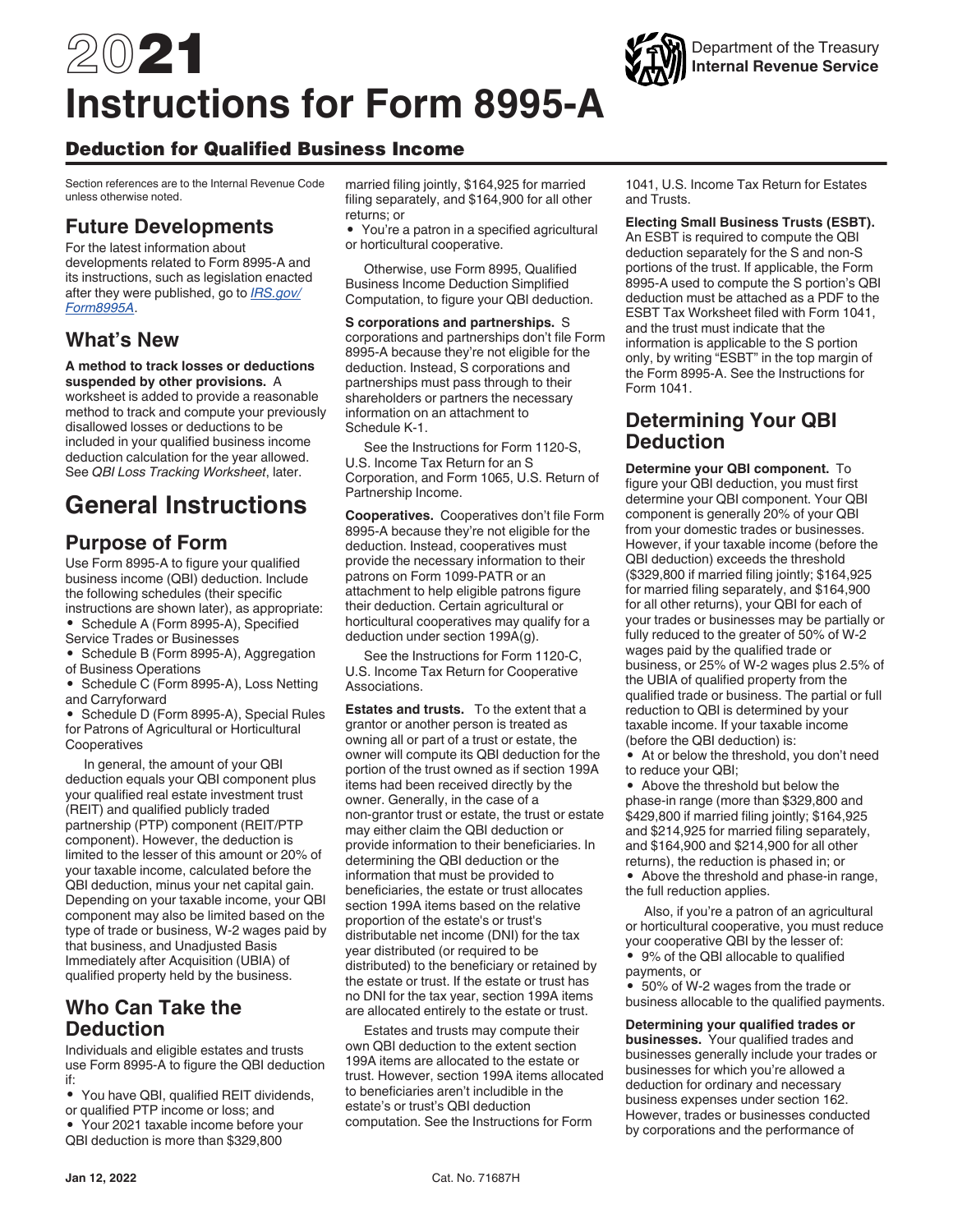services as an employee are never qualified trades or businesses. Specified service trades or businesses (SSTBs) aren't qualified trades or businesses for taxpayers with taxable income, before the QBI deduction, above the threshold and phased-in range.

As provided in section 162, an activity qualifies as a trade or business if your primary purpose for engaging in the activity is for income or profit and you're involved in the activity with continuity and regularity.

If you own an interest in a pass-through entity, the trade or business determination is made at the entity level. Material participation under section 469 isn't required to qualify for the QBI deduction. Eligible taxpayers with income from a trade or business may be entitled to the QBI deduction if they otherwise satisfy the requirements of section 199A.

The ownership and rental of real property may constitute a trade or business if it meets the standard described above. Also, *[Revenue Procedure 2019-38](https://www.irs.gov/pub/irs-drop/rp-19-38.pdf)* provides a safe harbor under which a rental real estate enterprise will be treated as a trade or business for purposes of the QBI deduction. Rental real estate that doesn't meet the requirements of the safe harbor may still be treated as a trade or business for purposes of the QBI deduction if it is a section 162 trade or business.

Also, the rental or licensing of property to a commonly controlled trade or business operated by an individual or a pass-through entity is considered a trade or business under section 199A.

#### **Services performed as an employee excluded from qualified trades or business-**

**es.** The trade or business of performing services as an employee isn't a trade or business for purposes of section 199A. Therefore, any amounts reported on Form W-2, box 1, other than amounts reported in box 1, if "Statutory Employee" on Form W-2, box 13, is checked, aren't QBI. If you were previously an employee of a business and continue to provide substantially the same services to that business after you're no longer treated as an employee, there is a presumption that you're providing services as an employee for purposes of section 199A for the 3-year period after ceasing to be an employee. You may rebut this presumption on notice from the IRS by providing records such as contracts or partnership agreements that corroborate your status as a nonemployee. See Pub. 15-A, Employer's Supplemental Tax Guide, and Pub. 1779, Independent Contractor or Employee.

**SSTBs excluded from your qualified trades or businesses.** SSTBs are generally excluded from the definition of a qualified trade or business if the taxpayer's taxable income exceeds the threshold plus the phase-in range. Therefore, no QBI, W-2 wages, or UBIA of qualified property from the specified service trade or business are taken into account in figuring your QBI deduction. If the SSTB is conducted by your pass-through entity, the same limitation applies to the pass-through items.

**Exception 1**: If your 2021 taxable income before the QBI deduction isn't more than \$329,800 married filing jointly, \$164,925 for married filing separately, and \$164,900 for all other returns, your SSTB is treated as a qualified trade or business, and thus may generate income eligible for the QBI deduction.

**Exception 2**: If your 2021 taxable income before the QBI deduction is more than \$329,800 but not more than \$429,800 if married filing jointly, \$164,925 and \$214,925 for married filing separately, and \$164,900 and \$214,900 for all other returns, an applicable percentage of your SSTB is treated as a qualified trade or business, you must complete Schedule A (Form 8995-A).

An SSTB is any trade or business providing services in the fields of: • Health, including physicians, pharmacists, nurses, dentists, veterinarians, physical therapists, psychologists, and other similar healthcare professionals. However, it excludes services not directly related to a medical services field, such as the operation of health clubs or spas; payment processing; or the research, testing, manufacture, and sale of pharmaceuticals or medical devices;

• Law, including lawyers, paralegals, legal arbitrators, mediators, and similar professionals. However, it excludes services that don't require skills unique to the field of law such as services by printers, delivery services, or stenography services;

• Accounting, including accountants, enrolled agents, return preparers, financial auditors, and similar professionals; • Actuarial science, including actuaries, and

similar professionals;

• Performing arts, including actors, singers, musicians, entertainers, directors, and similar professionals. However, it excludes services that don't require skills unique to the creation of performing arts, such as the maintenance and operation of equipment or facilities for use in the performing arts or the provision of services by persons who broadcast video or audio of performing arts to the public;

• Consulting, including persons providing clients with professional advice and counsel to assist in achieving goals and solving problems, and persons providing advice and counsel regarding advocacy with the intention of influencing decisions made by a government or governmental agency, and lobbyists attempting to influence legislators and other government officials on behalf of a client, and other similar professionals. However, it excludes the performance of services other than advice or counsel, such as sales or the provision of training and educational courses. It also excludes consulting services embedded in or ancillary to the activities of a trade or business that isn't an SSTB, if there is no separate payment for the consulting services;

• Athletics, including athletes, coaches, and team managers in sports such as baseball,

basketball, football, soccer, hockey, martial arts, boxing, bowling, tennis, golf, skiing, snowboarding, track and field, billiards, racing, and other forms of athletic competition. However, it excludes services that don't require skills unique to athletic competition, such as the maintenance and operation of equipment or facilities for use in athletic events or the provision of services by persons who broadcast video or audio of athletic events to the public;

• Financial services, including persons managing clients' wealth, advising clients on finances, developing retirement plans, developing wealth transition plans, providing advisory and other similar services regarding valuations, mergers, acquisitions, dispositions, restructurings (including in title 11 or similar cases), and raising financial capital by underwriting, or acting as a client's agent in the issuance of securities and similar services. This includes services provided by financial advisors, investment bankers, wealth planners, retirement advisors, and other similar professionals. However, it excludes taking deposits or making loans, but does include arranging lending transactions between a lender and borrower;

• Brokerage services, including persons who arrange transactions between a buyer and a seller of securities for a commission or fee such as stock brokers and other similar professionals. However, it excludes services provided by real estate agents and brokers, or insurance agents and brokers;

• Investing and investment management, including persons providing, for a fee, investing, asset management, or investment management services, including providing advice on buying and selling investments. However, it excludes the service of directly managing real property;

• Trading, including persons who trade in securities (as defined in section 475(c)(2)), commodities (as defined in section 475(e) (2)), or partnership interests;

• Dealing securities (as defined in section 475(c)(2)), commodities (as defined in section 475(e)(2)), or partnership interests; and

• Any trade or business where the principal asset is the reputation or skill of one or more of its employees or owners, as demonstrated by:

– Receiving fees, compensation, or other income for endorsing products or services;

– Licensing or receiving fees, compensation or other income for the use of an individual's image, likeness, name, signature, voice, trademark, or any other symbols associated with the individual's identity; or

– Receiving fees, compensation, or other income for appearing at an event or on radio, television, or another media format.

**De minimis rule 1.** If your gross receipts from a trade or business are \$25 million or less and less than 10% of the gross receipts are from the performance of services in a specified service field, then your trade or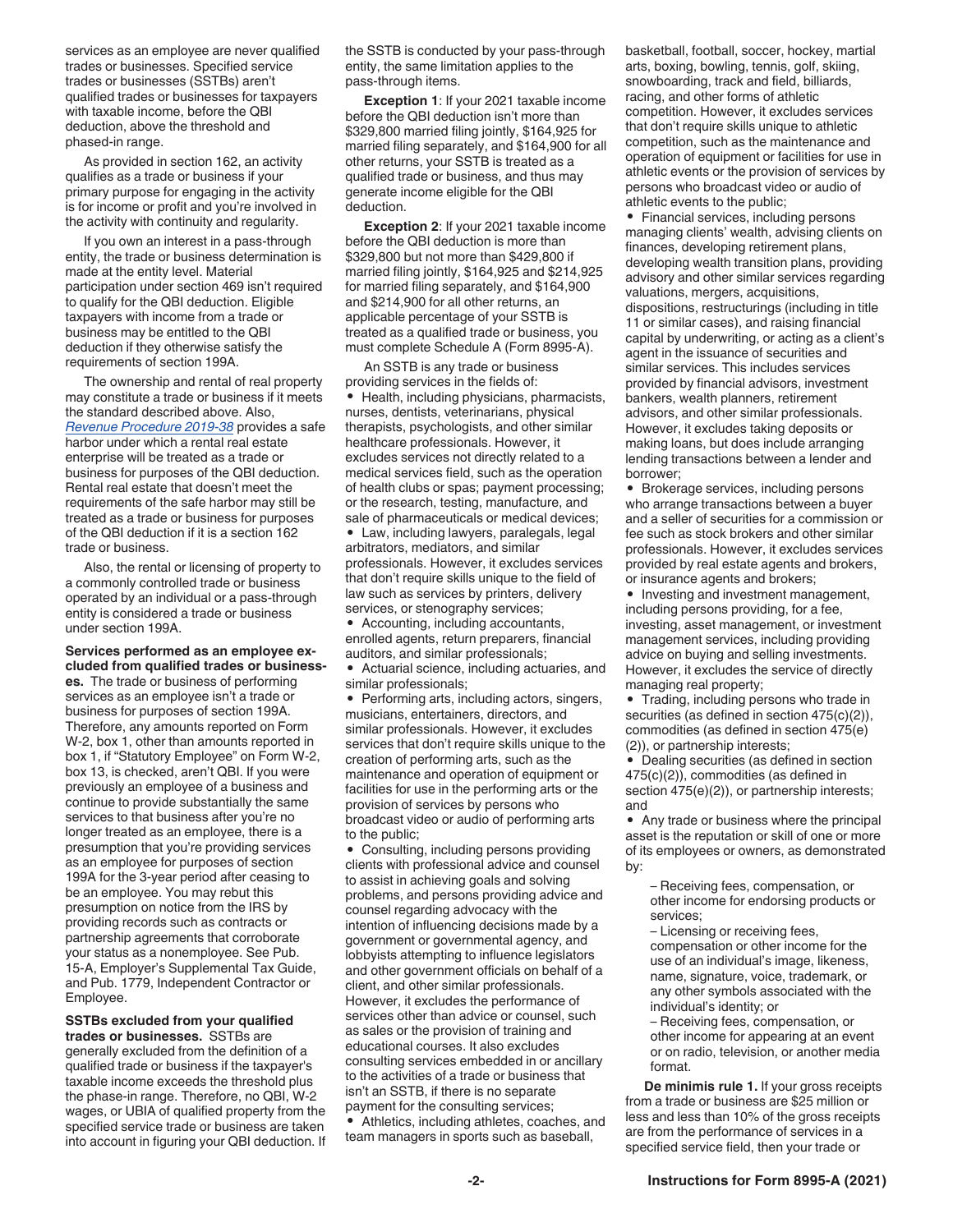business isn't considered an SSTB, and thus may generate income eligible for the QBI deduction for the tax year, regardless of your taxable income.

**De minimis rule 2.** If your gross receipts from the trade or business are more than \$25 million and less than 5% of the gross receipts are from the performance of services, then your trade or business isn't considered an SSTB, and thus may generate income eligible for the QBI deduction for the tax year, regardless of your taxable income.

**De minimis rule 3.** If your trade or business provides services or property to an SSTB and there is 50% or more common ownership of the trades or businesses, that portion of the business that provides services or property to the SSTB is treated as a separate SSTB concerning the common owners.

**Aggregation.** If you're engaged in more than one trade or business, each trade or business is a separate trade or business for purposes of applying the W-2 wage limitation or UBIA of qualified property limitation, discussed later. However, you may choose to aggregate multiple trades or businesses into a single trade or business for purposes of applying the limitations if you meet the following requirements.

1. You or a group of persons directly or indirectly own 50% or more of each trade or business for a majority of the tax year, including the last day of the tax year, and all trades or businesses use the same tax year end.

2. None of the trades or businesses are an SSTB.

3. The trades or businesses meet at least two of the following factors.

a. They provide products, property, or services that are the same or that are customarily offered together.

b. They share facilities or share significant centralized business elements such as personnel, accounting, legal, manufacturing, purchasing, human resources, or information technology resources.

c. They are operated in coordination with, or reliance upon, one or more of the businesses in the aggregated group.

If a relevant pass-through entity (RPE) aggregates multiple trades or businesses, you must attach the RPE's aggregations to your Schedule B (Form 8995-A). You may not separate the trades or businesses aggregated by the RPE, but you may add additional trades or businesses to the aggregation, assuming the rules above are met. If you choose to aggregate multiple trades or businesses, complete Schedule B (Form 8995-A) before starting Part I of Form 8995-A.

Your aggregations must be reported consistently for all subsequent years, unless there is a significant change in facts and circumstances that disqualify the aggregation. Schedule B (Form 8995-A)

must be completed each year to show your trade or business aggregation(s) and must include any aggregation of an RPE in which you hold a direct or indirect interest. Failure to disclose such aggregated trades or businesses may cause them to be disaggregated.

**Note.** You must combine the QBI, W-2 wages, and UBIA of qualified property for all aggregated trades or businesses, for purposes of applying the W-2 wage and UBIA of qualified property limitations.

**Determining your QBI.** Your QBI includes qualified items of income, gain, deduction, and loss from your trades or businesses that are effectively connected with the conduct of a trade or business in the United States. This includes qualified items from partnerships (other than PTPs), S corporations, sole proprietorships, and certain estates and trusts that are allowed in calculating your taxable income for the year.

To figure the total amount of QBI, you must consider all items that are attributable to the trade or business. This includes, but isn't limited to, unreimbursed partnership expenses, business interest expense, deductible part of self-employment tax, self-employment health insurance deduction, and contributions to qualified retirement plans. QBI doesn't include any of the following.

• Items that aren't properly includible in income.

• Income that isn't effectively connected with the conduct of a trade or business within the United States (go to *[IRS.gov/ECI](https://www.irs.gov/ECI)*).

• Wage income (except "Statutory Employees" where Form W-2, box 13, is checked).

• Amounts received as reasonable

compensation from an S corporation. • Amounts received as guaranteed payments.

• Amounts received as payments by a partner for services other than in a capacity as a partner.

• Items treated as capital gains or losses under any provision of the Code.

• Dividends and dividend equivalents.

• Interest income not properly allocable to a trade or business.

• Commodities transactions or foreign currency gains or losses.

• Income, loss, or deductions from notional principal contracts.

• Annuities (unless received in connection with the trade or business).

• Qualified REIT dividends.

• Qualified PTP income.

See the *QBI Flow Chart*, later, to figure if an item of income, gain, deduction, or loss is included in QBI.

Losses or deductions from a qualified trade or business that are suspended by other provisions of the Internal Revenue Code are not qualified losses or deductions and therefore, are not included in your QBI for the year. Such Code provisions include, but aren't limited to, sections 163(j), 179, 461(l), 465, 469, 704(d), and 1366(d).

Instead, qualified losses and deductions are taken into account in the tax year they're included in calculating your taxable income.

When losses or deductions are suspended, you must determine the qualified portion of the losses or deductions that must be included in QBI in subsequent years when allowed in calculating your taxable income. In general, losses and deductions incurred prior to 2018 are not qualified losses or deductions and are not included in QBI in the year they are included in calculating taxable income.

If a loss or deduction is partially suspended, only the portion of the allowed loss or deduction attributable to QBI must be considered when determining QBI from the trade or business in the year the loss or deduction is incurred. The portion of the allowed loss or deduction attributable to QBI is determined by first calculating the percentage of the total loss attributable to QBI by dividing the portion of the total loss attributable to QBI by the overall total loss. The allowed loss or deduction is then multiplied by this percentage to determine the portion of the allowed loss or deduction attributable to QBI.

If your trade or business is an SSTB, whether the trade or business is a qualified trade or business is determined based on your taxable income in the year the loss or deduction is incurred. If your taxable income is within the phase-in range in that year, you must determine and apply the applicable percentage in the year the loss or deduction was incurred to determine the qualified portion of the suspended loss or deduction.

Losses and deductions retain their status as either qualified or non-qualified from year to year while suspended. Therefore, you must track each category of loss or deduction until the loss or deduction is no longer suspended. For an example of a reasonable method to track and compute the amount of previously disallowed losses or deductions to be included in your QBI deduction calculation in the year allowed, see *Tracking Losses or Deductions Suspended by Other Provisions*, later.

When losses or deductions previously suspended by other Code provisions are allowed in calculating taxable income, the qualified portion of the loss or deduction allowed under each provision is treated as a qualified net loss carryforward from a separate trade or business when calculating the current year's QBI deduction. See *Line 3*.

Any qualified loss or deduction from an SSTB allowed in calculating taxable income isn't included on the Schedule A (Form 8995-A) as the applicable percentage was previously determined and applied in the year the loss or deduction was incurred and should not be redetermined in the year the loss or deduction is allowed.

**Determining whether items included on Schedule K-1 are includible in QBI.** The amounts reported on your Schedule K-1 as "QBI/Qualified PTP Items Subject to Taxpayer-Specific Determinations" from a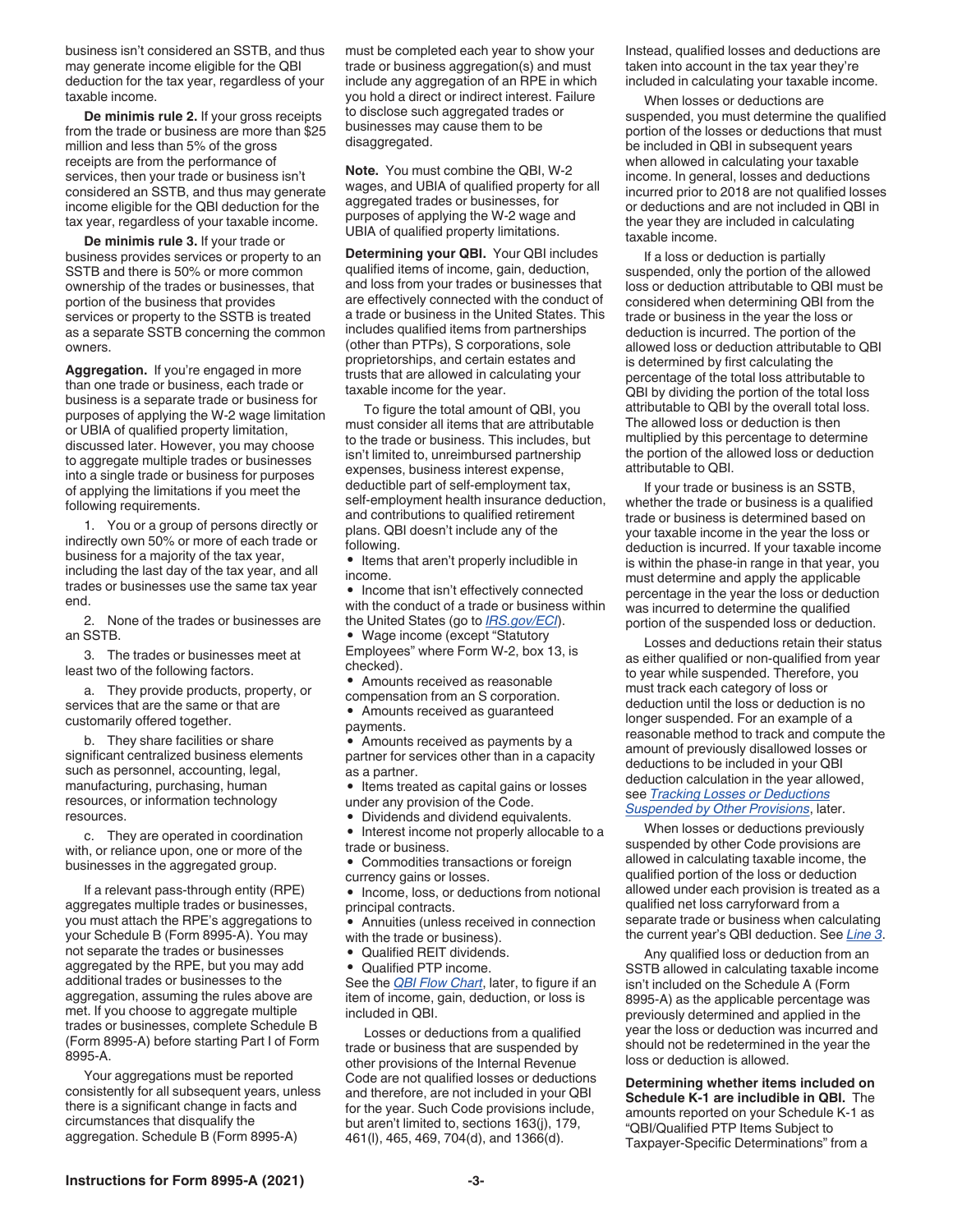partnership, S corporation, estate, or trust aren't automatically includible in your QBI. To determine if the item of income, gain, deduction, or loss is includible in QBI, you must look to how it is reported on your federal income tax return. For example, ordinary business income or loss is generally included in QBI if it was used in computing your taxable income and not excluded, suspended, or disallowed under any other Code section. Also, a section 1231 gain or loss is only includible in QBI if it isn't capital gain or loss. See the *QBI Flow Chart*, later, to determine if an item of income, gain, deduction, or loss is includible in QBI.

#### **Determining whether information reported on your Form 1099-PATR is includi-**

**ble in QBI.** The amounts reported to you as your share of patronage dividends and similar payments on Form 1099-PATR aren't automatically includible in your QBI. Payments may be included in QBI to the extent they are (1) related to your trade or business, (2) reported to you by the cooperative as qualified items of income on an attachment to Form 1099-PATR, and (3) not payments reported as from an SSTB, unless your taxable income is below the threshold, in which case payments from SSTBs are includible in your QBI.

If you received Qualified Payments reported to you on Form 1099-PATR from a specified agricultural or horticultural cooperative, you're required to reduce your QBI by the patron reduction. See *Schedule D (Form 8995-A) Special Rules for Patrons of Agricultural or Horticultural Cooperatives*, later.

**Determining whether items included on Schedule C (Form 1040) are includible in QBI.** The net gain or loss as reported on your Schedule C (Form 1040) isn't automatically includible in your QBI. See the *QBI Flow Chart*, later, to determine if an item of income, gain, deduction, or loss is includible in QBI.

**QBI Flow Chart.** Use the flow chart to determine if an item of income, gain, deduction, or loss is includible in QBI. See the *QBI Flow Chart*, later.

**Determining your W-2 wages for limitation purposes.** W-2 wages generally include amounts paid to employees for the performance of services, plus elective deferrals (for example, contributions to 401(k) plans, deferred compensation, and Roth IRA contributions). Amounts paid to statutory employees aren't W-2 wages when the "Statutory Employee" box on Form W-2, box 13, is checked.

If you conduct more than one trade or business, the W-2 wages must be allocated among the various trades or businesses (or aggregated trades or businesses) to the trade or business that generated the wage expense. Also, only the W-2 wages properly allocable to QBI are includible. W-2 wages are properly allocable to QBI if the associated wage expense is taken into account in computing QBI.

Before allocating W-2 wages among various trades or businesses (or aggregated trades or businesses) and/or allocating W-2 wages to QBI, first determine the total amount of W-2 wages. There are three methods to figure your W-2 wages.

- Unmodified box method.
- Modified box 1 method.
- Tracking wages method.

*Unmodified box method.* Under the unmodified box method, W-2 wages are the smaller of:

1. The sum of the amounts reported in box 1 of the relevant Forms W-2, or

2. The sum of the amounts reported in box 5 of the relevant Forms W-2.

*Modified box 1 method.* Under the modified box 1 method, W-2 wages are figured as follows.

1. Add the amounts reported in box 1 of the relevant Forms W-2.

2. Add all amounts not considered wages, for federal income tax withholding purposes including, but not limited to:

a. Supplemental unemployment compensation benefits within the meaning of Rev. Rul. 90-72, and

b. Sick pay or annuity payments.

3. Subtract (2) from (1).

4. Add together any amounts reported in box 12 of the relevant Forms W-2 that are properly coded D, E, F, G, or S.

5. Add (3) and (4).

*Tracking wages method.* Under the tracking wages method, W-2 wages are figured as follows.

1. Add the amounts that are wages for federal income tax withholding purposes and that are also reported in box 1 of the relevant Forms W-2.

2. Add together any amounts reported in box 12 of the relevant Forms W-2 that are properly coded D, E, F, G, or S.

3. Add (1) and (2).

To figure your W-2 wages using one of the three methods above, generally use the sum of the amounts you properly report for each employee on Form W-2, Wage and Tax Statement, for the calendar year ending with or within your tax year. However, don't use any amounts reported on a Form W-2 filed with the Social Security Administration more than 60 days after its due date (including extensions).

**Note.** For purposes of determining W-2 wages for limitation purposes, fiscal year end trades or businesses include qualified amounts paid to employees for the calendar year ended with or within the business's tax year.

**Short tax year.** If you have a short tax year, you must use the tracking wages method and do the following.

• Add the amounts that are wages for federal income tax withholding purposes, that are also reported on Form W-2, box 1, for any calendar year(s) containing any day within that short tax year, and that are actually paid during the short tax year; plus

• Any amounts reported in box 12 of the relevant Forms W-2 that are properly coded D, E, F, G, or S for any calendar year(s) containing any day within that short tax year that are actually deferred or contributed during the short tax year.

However, if you have a short tax year that doesn't include a calendar year ending within that short tax year, the following wages are treated as W-2 wages for a short year.

• Wages you properly report on Form W-2 that you actually paid during the tax year. • Amounts reported on Forms W-2, box 12, that are properly coded D, E, F, G, or S that are actually deferred or contributed during the short tax year.

**Acquisition or disposition of a trade or business.** If you acquired or disposed of a trade or business that causes you and another employer to pay W-2 wages to employees of the acquired or disposed of trade or business during the calendar year, then the W-2 wages for the calendar year of the acquisition or disposition are allocated between each employer based on the period that the employees of the acquired or disposed of trade or business were employed by each employer. If you have a short tax year that doesn't include a calendar year ending within your short tax year, see *Short tax year*, earlier.

**Non-duplication rule.** Amounts that are treated as W-2 wages for a tax year under any method can't be treated as W-2 wages for any other tax year. Also, an amount can't be treated as W-2 wages by more than one taxpayer.

**Determining your UBIA of qualified property.** For purposes of determining your UBIA for all qualified property, the unadjusted basis immediately after acquisition means the basis on the placed-in-service date. Qualified property includes tangible property subject to depreciation under section 167 held, and used in the production of QBI, by the trade or business (or aggregated trades or businesses) during and at the close of the tax year, for which the depreciable period hasn't ended before the close of the tax year. The depreciable period ends on the later of 10 years after the property is first placed in service by you or the last day of the last full year in the applicable recovery period under section 168(c). Additional first-year depreciation under section 168 doesn't affect the applicable recovery period.

Improvements to property that has already been placed in service are treated as separate qualified property.

For qualified replacement property acquired in a section 1031 exchange that's of a like-kind to the qualified relinquished property, or for qualified replacement property acquired in a section 1033 involuntary conversion that's similar or related in service or use to the qualified converted property, the UBIA of the qualified replacement property is the same as the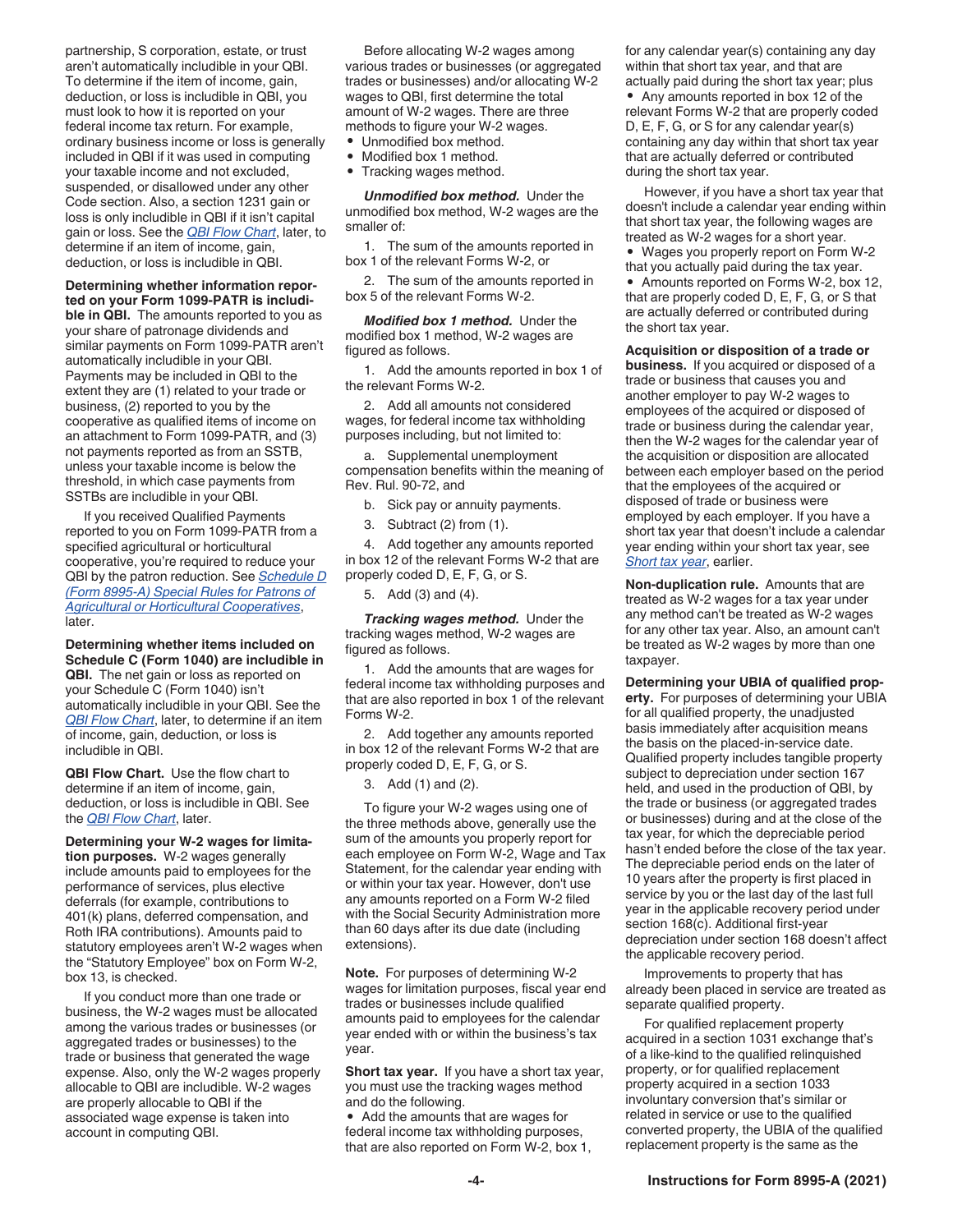UBIA of the qualified property exchanged, converted, decreased by excess boot, or increased by the amount of money paid or the fair market value of property transferred by the taxpayer that isn't of a like-kind or similar or related in service or use.

Generally, replacement property retains the same placed-in-service date as that of the relinquished property. However, for the portion of the replacement property's UBIA that exceeds the relinquished property's UBIA, that portion is treated as separate qualified property placed in service on the date on which the replacement property is first placed in service.

Generally, property received in a nonrecognition transaction (section 332, 351, 361, 721, or 731) retains the same UBIA and placed-in-service date as that of the transferor. However, for the portion of the transferee's UBIA that exceeds the transferor's UBIA, that portion is treated as separate qualified property placed in service on the date of the transfer.

Property acquired within 60 days of the year end that's disposed of within 120 days without being used by the trade or business for at least 45 days is generally not qualified property.

# **Determining Your REIT/PTP Component**

Your qualified REIT/PTP component equals 20% of your qualified REIT dividends and qualified PTP income or loss (including your share of qualified REIT dividends and qualified PTP income or loss from RPEs).

Qualified REIT dividends include any dividend you received from a REIT held for more than 45 days and for which the payment isn't obligated to someone else and that isn't a capital gain dividend under section 857(b)(3) and isn't a qualified dividend under section 1(h)(11). Plus, your qualified REIT dividends include those received from a regulated investment company (RIC).

Qualified PTP income/(loss) includes your share of qualified items of income, gain, deduction, and loss from a PTP. It may also include gain or loss recognized on the disposition of your PTP interest that isn't treated as a capital gain or loss. It doesn't include any loss or deduction disallowed in determining your taxable income for the year. Qualified REIT dividends are reported to you on Form 1099-DIV, Dividends and Distributions, box 5, Section 199A dividends.

**Note.** PTP income generated by an SSTB may be limited to the applicable percentage if your taxable income is within the phase-in range or completely excluded from qualified PTP income if your taxable income is above the phase-in range. See *Schedule A (Form 8995-A) Specified Service Trades or Businesses*, later.

# **Coordination With Other Code Sections**

**A net operating loss** under section 172 is generally figured without the QBI deduction, meaning the QBI deduction can't create or increase the net operating loss. However, an excess business loss under section 461(l) is treated as a net operating loss carryforward to the following tax year and is taken into account for purposes of computing QBI in the subsequent tax year in which it is deducted.

**Alternative minimum tax.** The QBI deduction used to determine regular tax is also used to determine alternative minimum taxable income.

**Net earnings from self-employment**  aren't reduced by the QBI deduction when computing self-employment tax.

**Net investment income** isn't reduced by the QBI deduction when computing net investment income tax.

**Puerto Rico.** For purposes of determining QBI, the United States includes Puerto Rico for taxpayers who have taxable income from sources within Puerto Rico that are subject to tax under section 1. Further, W-2 wages are figured by including W-2 wages paid for services performed in Puerto Rico without regard to section 3401(a)(8).

# **Specific Instructions**

You may need to complete Schedule A, B, C, and/or D, as applicable, prior to starting Part I of the form.

**Taxable income before qualified business income deduction.** Form 8995-A, Part III, Part IV, and Schedule A (Form 8995-A) each ask for your taxable income figured without regard to the QBI deduction. Enter your taxable income figured before any QBI deduction, computed as follows.

• Form 1040, 1040-SR, or 1040-NR filers: Form 1040, 1040-SR, or 1040-NR, line 11, minus Form 1040, 1040-SR, or 1040-NR, line 12c.

• Form 1041 filers: Form 1041, line 23, plus Form 1041, line 20.

• Form 1041-N filers: Form 1041-N, line 13, plus qualified income deduction reported on Form 1041-N, line 9.

• Form 990-T filers: Form 990-T, Part I, line 11, plus qualified business income deduction reported on Form 990-T, Part I, line 9.

• S-corporation portion of an ESBT filer: ESBT Tax Worksheet, line 13, plus ESBT Tax Worksheet, line 11.

#### **Schedule A (Form 8995-A)—Specified Service Trades or Businesses**

Complete Schedule A only if your trade or business is a SSTB and your taxable income is more than \$164,900 but not \$214,900 (\$164,925 and \$214,925 if married filing separately; \$329,800 and \$429,800 if married filing jointly).

If your taxable income isn't more than \$164,900 (\$164,925 if married filing separately; \$329,800 if married filing jointly) and you're not a patron of an agricultural or horticultural cooperative, don't file Form 8995-A; instead, file Form 8995, Qualified Business Income Deduction Simplified Computation. Otherwise, complete Schedule D (Form 8995-A) before beginning Schedule A.

If your taxable income is more than \$214,900 (\$214,925 if married filing separately; \$429,800 if married filing jointly), your SSTB doesn't qualify for the deduction

Schedule A (Form 8995-A), Part II, should be used for SSTBs that are PTPs, and Part I should be used for all other SSTBs.

See *SSTBs excluded from your qualified trades or businesses.*, earlier.

**Lines 2 and 16.** Enter your QBI or Qualified PTP income for each SSTB, as applicable.

**Lines 5 and 18.** See *Taxable income before qualified business income deduction.*, earlier.

#### **Schedule B (Form 8995-A)—Aggregation of Business Operations**

If you qualify and choose to aggregate multiple trades or businesses into a single trade or business, you must complete Schedule B before starting Part I.

**Line 3(c).** Enter your QBI for each separate trade or business.

**Line 4.** If any of your aggregations have a qualified business loss for the current year or you have a qualified business net loss carryforward from prior years, you must complete Schedule C (Form 8995-A) before starting Part I.

If none of your aggregations have a qualified business loss in the current year and you don't have a qualified business loss carryforward from prior years, enter the total amounts on the appropriate lines of Form 8995-A, Part II.

#### **Schedule C (Form 8995-A)—Loss Netting and Carryforward**

If any of your trades, businesses, or aggregations have a qualified business loss for the current year or you have a qualified business net loss carryforward from prior years, you must complete Schedule C (Form 8995-A) before starting Part I. This includes prior year loss carryforwards even if the loss was unreported or the trade or business that generated the loss is no longer in existence.

Schedule C (Form 8995-A) offsets your trade or business that generated a qualified business loss against the QBI from your other trades or businesses. The qualified business loss must be apportioned among all your trades or businesses with QBI in proportion to their QBI.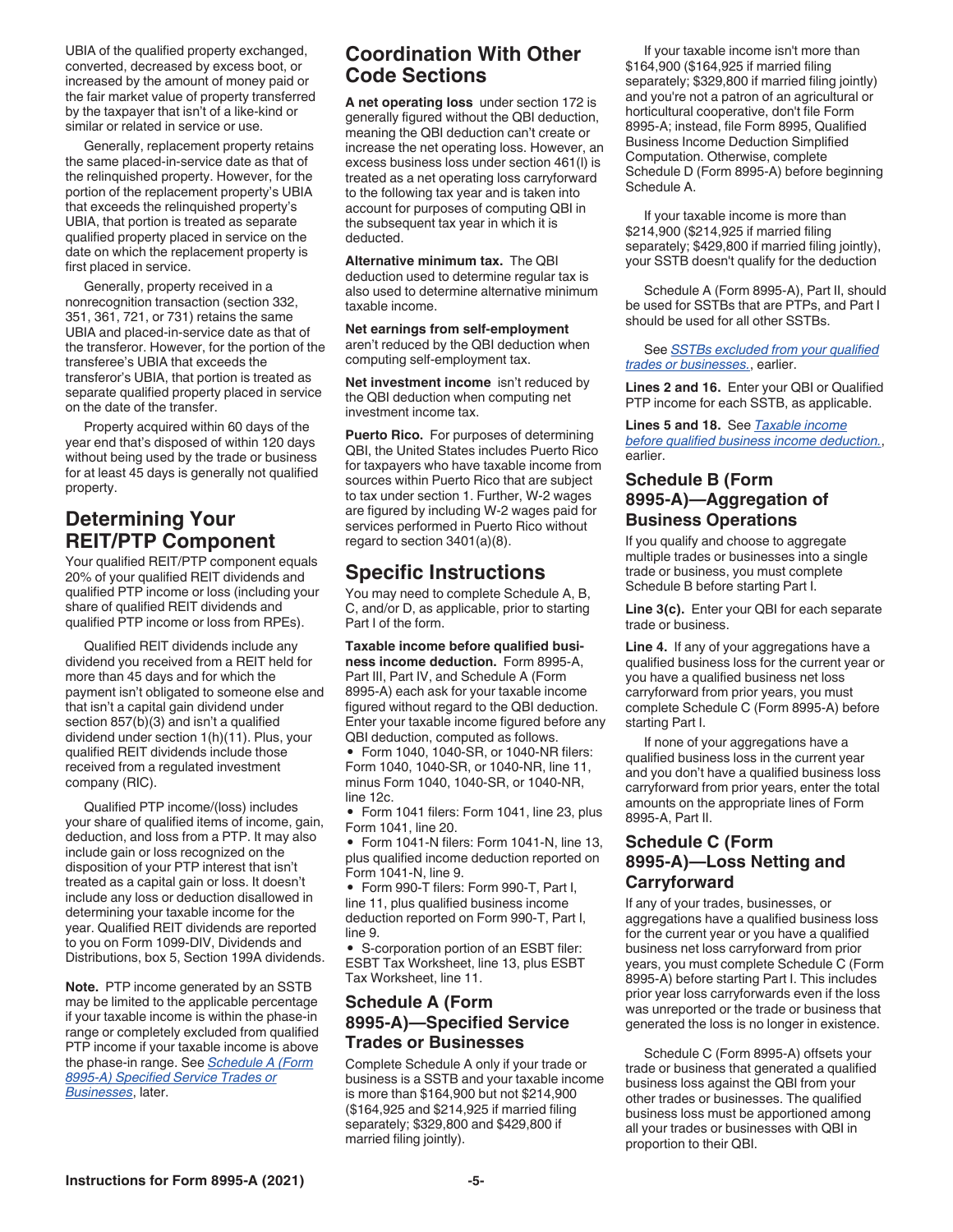**Note.** The line items for this schedule are computed out of order: first figure line 1, column (a); then skip to lines 2 through 5; and come back to line 1, columns (b) and (c).

**Line 1, column (a).** If you aggregated multiple trades or businesses into a single business on Schedule B (Form 8995-A), enter the aggregation group name, Aggregation 1, 2, 3, etc., instead of entering the business name along with the aggregated trade's or business's QBI.

**Line 2.** This includes the amount reported in the prior year on Schedule C (Form 8995-A), line 6, or if the simplified worksheet was previously used, Form 8995, line 16, including prior year loss carryforwards even if the loss was unreported or the trade or business that generated the loss is no longer in existence. This also includes the QBI portion of losses or deductions suspended from use in calculating taxable income in the year generated that are included in taxable income in the current year. See *Determining your QBI*, earlier, and QBI Loss Tracking Worksheet, later.

**Line 1, column (b).** Apportion the amount from line 5 among all your trades or businesses with QBI, but not loss, in proportion to their QBI.

**Line 1, column (c).** Enter this amount on the corresponding line on Form 8995-A, Part II.

**Note.** If the adjusted QBI from the trade or business is zero or less after the reduction for loss netting, then the amount reported for W-2 wages and UBIA of qualified property must be zero for that trade or business, as the W-2 wages and UBIA of qualified property from that trade or business aren't allowed in computing your QBI limitations.

**Line 6.** The amount reported on this line must be reported in the next tax year on Schedule C (Form 8995-A), line 2, or Form 8995, line 3, Qualified business net (loss) carryforward from prior years, as applicable. This amount will offset QBI in subsequent tax years regardless of whether it is reported and whether the trade or business that generated the loss is still in existence. This carryforward doesn't affect the deductibility of the loss for purposes of any other provisions of the Code.

**Note.** If you have an overall qualified business net loss carryforward for the year, you don't qualify for a QBI deduction in the current year unless you have qualified REIT dividends or qualified PTP income.

#### **Schedule D (Form 8995-A)—Special Rules for Patrons of Agricultural or Horticultural Cooperatives**

You must complete Schedule D (Form 8995-A) if you're a patron in a specified agricultural or horticultural cooperative and are claiming a QBI deduction in relation to your trade or business conducted with the cooperative. A specified agricultural or

horticultural cooperative is a cooperative that markets or is engaged in the manufacturing, production, growth, or extraction of any agricultural or horticultural products to which Part I of subchapter T applies. See section 199A(g)(3). Also see *[TD 9947](https://federalregister.gov/d/2021-00667)*.

**Line 2.** Input the QBI for the trade or business as properly allocable to qualified payments received from the cooperative. Qualified payments include patronage dividends and per-unit retains allocations.

**Line 4.** Enter the portion of W-2 wages from Form 8995-A, line 4, that are allocable to the qualified payments.

#### **Part I—Trade, Business, and Aggregation Information**

You must complete Part I if you have QBI from a qualified trade, business, or aggregation. If you don't have QBI, and only have REIT, PTP, and/or a domestic production activities deduction (DPAD), skip Parts I through III and complete Part IV. Before you begin completing Part I, determine if you need to complete Schedule A, B, or C by answering the following questions.

1. Do you have an SSTB? If yes, see *Schedule A (Form 8995-A) Specified Service Trades or Businesses*, earlier.

2. Are you choosing to aggregate multiple trades or businesses into a single trade or business? If yes, complete Schedule B (Form 8995-A) before starting Part I.

3. Did any of your trades, businesses, or aggregations have QBI for the year or do you have a qualified business loss carryforward from prior years? If yes, complete Schedule C (Form 8995-A) before starting Part I.

**Line 1.** If you aggregated multiple trades or businesses into a single business on Schedule B (Form 8995-A), enter the aggregation group name, for example, Aggregation 1, 2, 3, etc., instead of entering the business name, check the box under 1(c), and leave line 1(d) blank.

Enter on line 1(d) the employer identification number (EIN). If you don't have an EIN, enter your social security number (SSN) or individual taxpayer identification number (ITIN). If you're the sole owner of a limited liability company (LLC) that isn't treated as a separate entity for federal income tax purposes, enter the EIN given to the LLC. If you don't have such an EIN, enter the owner's name, and tax identification number.

#### **Part II—Determine Your Adjusted Qualified Business Income**

You must complete Part II if you have QBI from a qualified trade, business, or aggregation.

**Line 2.** If you have four or more trades or businesses, attach a statement with the information for Parts I, II, and III, as

applicable. See *Schedule C (Form 8995-A)—Loss Netting and Carryforward*, earlier.

**Line 4.** Enter your W-2 wages from the trade, business, or aggregation.

**Note.** If the QBI on line 2, for the trade, business, or aggregation, is zero, then the amount reported on line 4, for that trade or business, must also be zero.

**Line 7.** Enter your share of the UBIA for all qualified property for the trade or business.

**Note.** If the QBI on line 2, for the trade, business, or aggregation, is zero, then the amount reported on line 7, for that trade or business, must also be zero.

**Line 14.** Report the amount from Schedule D (Form 8995-A), line 6, if any. Patrons of agricultural or horticultural cooperatives are required to reduce their QBI component by the lesser of:

• 9% of QBI allocable to qualified payments from a specified cooperative, or

• 50% of W-2 wages allocable to qualified payments.

If you're a patron of an agricultural or horticultural cooperative, complete Schedule D (Form 8995-A). See *Schedule D (Form 8995-A)—Special Rules for Patrons of Agricultural or Horticultural Cooperatives*, earlier.

**Line 15.** Subtract the patron reduction on line 14 from the amount on line 13. If zero or less, enter zero.

**Line 16.** Add all amounts reported on line 15. If there are four or more trades or businesses, include line 15 amounts from all trades or businesses and complete line 16 only on the first page. Leave line 16 blank on the attached statements described in the line 2 instructions.

#### **Part III—Phased-in Reduction**

Complete Part III only if your taxable income is more than \$164,900 but not \$214,900 (\$164,925 and \$214,925 if married filing separately; \$329,800 and \$429,800 if married filing jointly) and line 10 is less than line 3. Otherwise, skip Part III.

**Line 20.** See *Taxable income before qualified business income deduction*, earlier.

#### **Part IV—Determine Your Qualified Business Income Deduction**

If you're claiming a QBI deduction, you must complete Part IV.

**Line 28.** If the net amount is a loss, enter as a negative number.

Any negative amount will be carried forward to the next year. This carryforward doesn't affect the deductibility of the loss for purposes of any other provisions of the Code.

**Line 33.** See *Taxable income before qualified business income deduction*, earlier.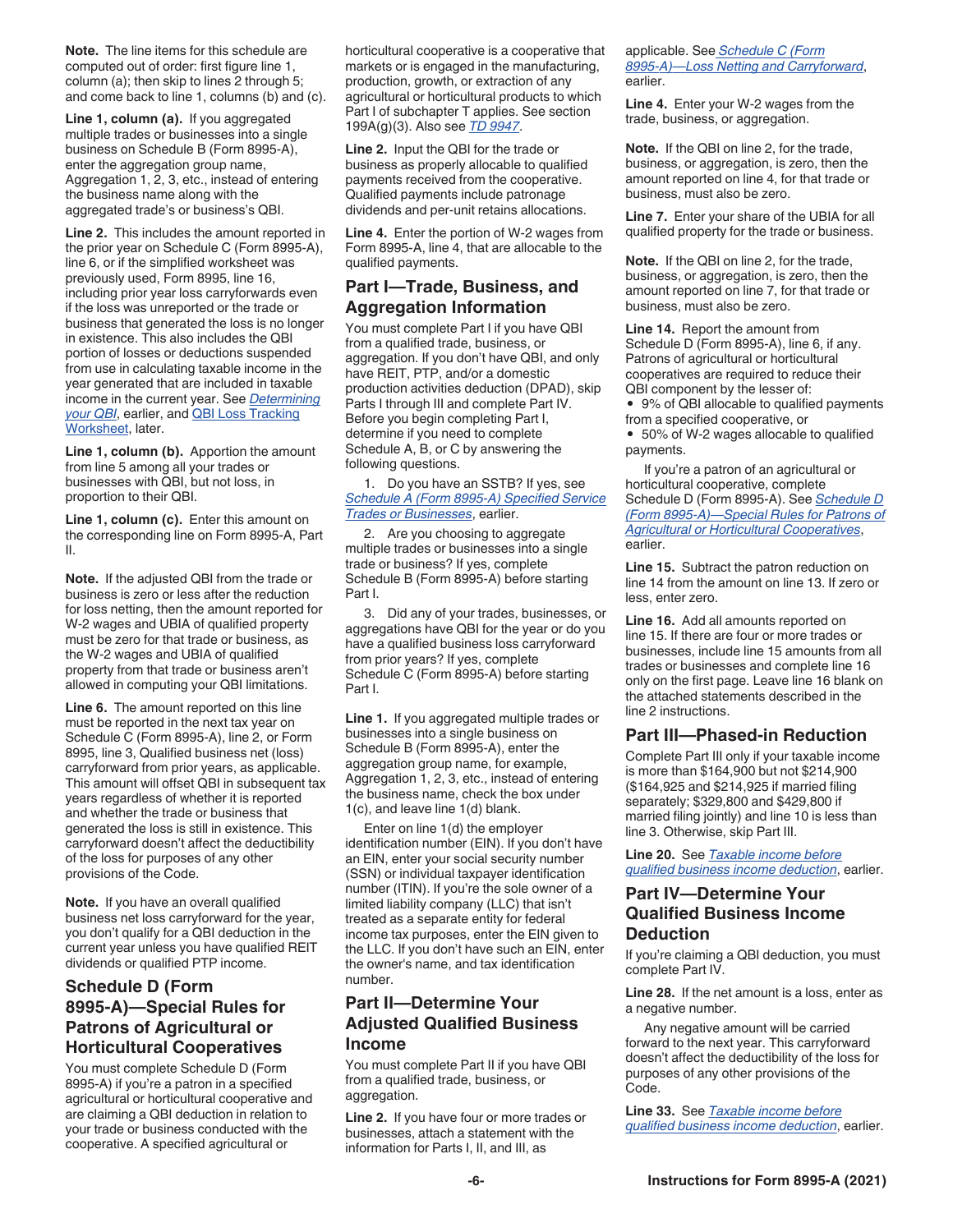**Line 34.** Enter the amount from your tax return as follows.

• Form 1040, 1040-SR, or 1040-NR filers, your qualified dividends on line 3a, plus your net capital gain. If you're not required to file Schedule D (Form 1040), your net capital gain is the amount reported on Form 1040, 1040-SR, or 1040-NR, line 7. If you file Schedule D (Form 1040), your net capital gain is the smaller of Schedule D (Form 1040), line 15 or 16, unless line 15 or 16 is zero or less, in which case nothing is added to your qualified dividends.

• Form 1041 filers, your qualified dividends allocable to estates and trusts on line 2b(2). For estates or trusts required to file

Schedule D (Form 1041), add the qualified dividends to the smaller of Schedule D (Form 1041), line 18a(2), or line 19(2), unless either line 18a(2) or 19(2) is zero or less, in which case nothing is added to your qualified dividends.

• Form 1041-N filers, your qualified dividends line 2b, plus the smaller of Form 1041-N, Schedule D, lines 10 or 11, unless line 10 or 11 is zero or less, in which case nothing is added to your qualified dividends. • Form 990-T filers who are trusts,

Schedule D (Form 1041), the smaller of line 18(a)(2) or 19(2), unless either line 18(a) (2) or 19(2) is zero or less, in which case the net capital gain for purposes of section 199A is zero.

• S-corporation portion of an ESBT, your ESBT Tax Worksheet, line 2b, plus the smaller of your ESBT's Schedule D (Form 1041), line 18(a)(2), or line 19(2), is zero or less, in which case nothing is added to your qualified dividends.

**Line 39.** Enter the amount from line 39 on Form 1040 or 1040-SR, line 13; Form 1040-NR, line 13a; Form 1041, line 20; Form 1041-N, line 9; Form 990-T, line 9; S-corporation portion of an ESBT, line 11.

**Line 40.** If the sum of lines 28 and 29 result in a loss (negative number), the loss must be carried forward to next year.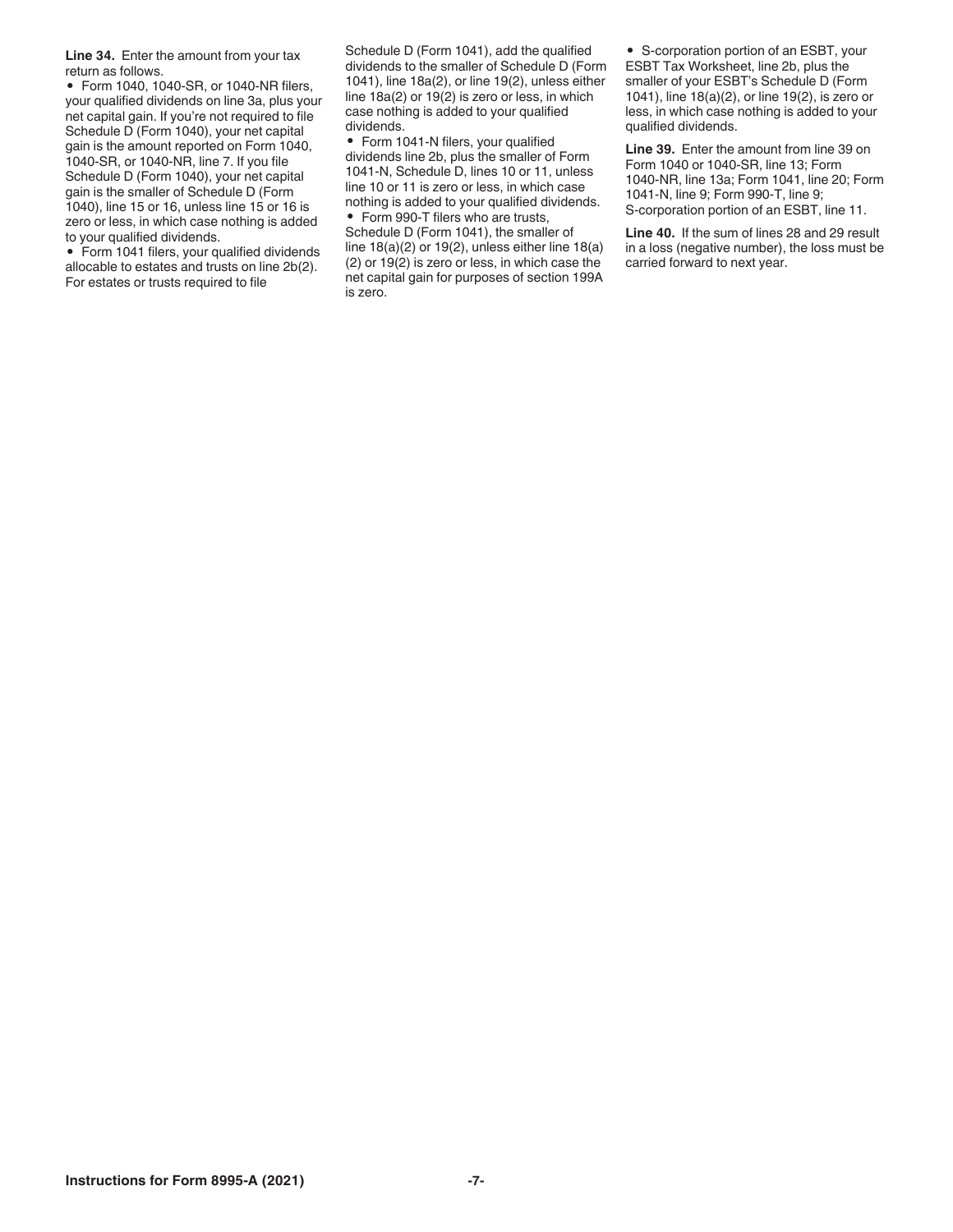# **QBI Flow Chart**

Figure 1. Use this chart to determine if an item of income, gain, deduction, or loss is included in QBI.

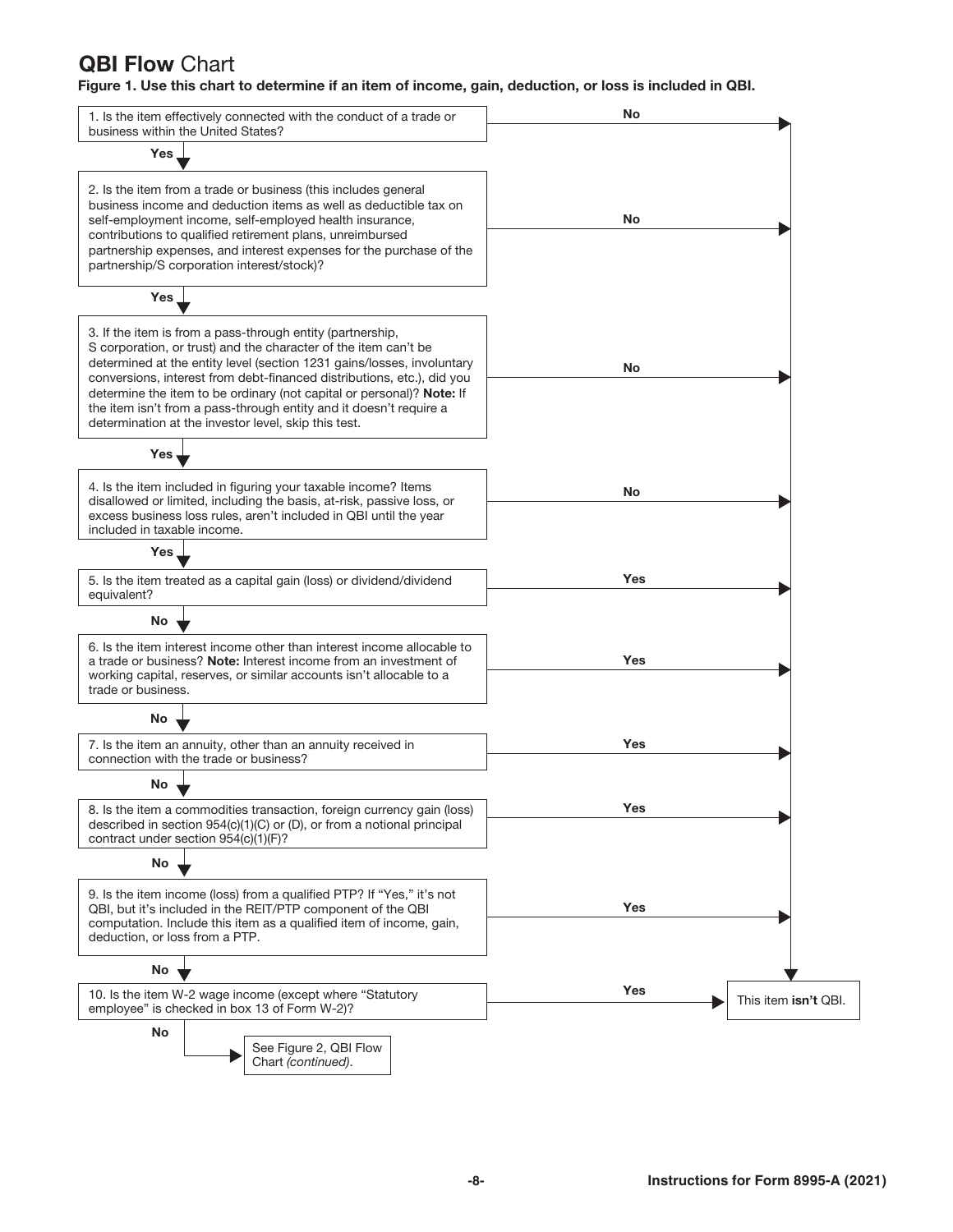# QBI Flow Chart *(continued)*

Figure 2. Use this chart to determine if an item of income, gain, deduction, or loss is included in QBI.



#### **Tracking Losses or Deductions Suspended by Other Provisions**

*A worksheet,* QBI Loss Tracking Worksheet *(below), is provided that can help you track your suspended losses. Losses and deductions that would be properly includible in QBI, if such loss or deduction wasn't suspended (excluded from taxable income) by other provisions, must be tracked separately for purposes of determining the future amount includible as negative QBI. Use as many copies of the worksheet as necessary to separately track your suspended loss(es) under each suspending provision.*  $\frac{1}{\text{Cautron}}$ 

#### **Specific Instructions**

**Note.** All losses should be entered as a negative number on the worksheet.

**Column A. Total suspended losses in year of disallowance.** For rows 1 through 5, enter your suspended losses by year starting with any pre-2018 losses. Additional rows can be added as needed in future years. Allocate these losses between Non-QBI and QBI in columns E and I. See below.

**Note.** All pre-2018 losses are allocable to Non-QBI.

**Column E. Non-QBI suspended losses.**  For rows 1 through 5, enter suspended losses allocable to Non-QBI into the appropriate year row (row 1, pre-2018; row 2, 2018; row 3, 2019, etc.).

**Column I. QBI suspended losses.** For rows 2 through 5, enter suspended losses allocable to QBI into the appropriate year row (row 2, 2018; row 3, 2019, etc.).

**Column B. QBI fixed percentage.** Divide column I by column A for each year and

enter the percentage in the corresponding year row.

**Column C. Prior year suspended losses allowed.** For rows 2 through 5, enter any prior year suspended losses allowed in the corresponding row for the year allowed.

**Note.** The total prior year suspended losses allowed entered in column C, row 6, can't exceed total amount entered in column A, row 6.

**Column F. Non-QBI allocated prior year suspended losses allowed; and Column J, QBI allocated prior year suspended losses allowed.** When allocating prior year suspended losses allowed (column C) between Non-QBI (column F) and QBI (column J), the First-In-First-Out (FIFO) method must be used. To apply this rule, prior year suspended losses allowed must first be allocated to any losses suspended from pre-2018 years, 2017, and earlier, (row 1), until the pre-2018 losses are exhausted. All prior year suspended losses allowed allocated to pre-2018 years are Non-QBI. Once all pre-2018 losses have been used, losses will be allocated based on the QBI Fixed Percentage in column B for each subsequent year in which losses were suspended.

#### **Prior Year Suspended Losses Allowed in 2018**

**Note.** If column C, row 2, is zero, skip Step 1 through Step 3.

**Step 1.** Allocate prior year suspended losses allowed from column C, row 2, up to the total suspended losses reported in column A, row 1, to column F, row 2.

**Step 2.** If there are any prior year suspended losses allowed remaining from column C, row 2, after Step 1, allocate the remaining prior year suspended losses allowed between QBI and Non-QBI.

1. For the allocation to QBI, multiply the remaining losses (after Step 1), up to the total suspended losses reported in column A, row 2, by column B, row 2, and enter this amount in column J, row 2.

2. For the allocation to Non-QBI, multiply the remaining losses (after Step 1), up to the total suspended losses reported in column A, row 2, by 100% less the amount in column B, row 2, and add it to any amount already included in column F, row 2.

**Step 3.** Complete the instructions for columns G, K, H, and L for rows 1 and 2.

#### **Prior Year Suspended Losses Allowed in 2019**

**Note.** If column C, row 3, is zero, skip Step 4 through Step 6.

**Step 4.** Allocate prior year suspended losses allowed from column C, row 3, up to the remaining suspended losses reported in column H, row 1, to column F, row 3.

**Step 5.** If there are any prior year suspended losses allowed remaining from column C, row 3, after Step 4, allocate the remaining prior year suspended losses allowed between QBI and Non-QBI using the FIFO method until each year's loss has been reduced to zero. 1 is QBI.<br>
1. For the allocation to QBI, multiply the<br>
remaining losses (after Step 1), up to the<br>
total suspended losses reported in column  $\alpha$ , the column B, row 2,<br>
2. For the allocation to Non-QBI,<br>
2. For the allocat

1. For the allocation to QBI, multiply the remaining losses (after Step 4), up to the sum of the remaining suspended losses reported in column H, row 2, and column L, row 2, by column B, row 2, and enter this amount in column J, row 3.

2. For the allocation to Non-QBI, multiply the remaining losses (after Step 4), up to the sum of the remaining suspended losses reported in column H, row 2, and column L, row 2, by 100% less the amount in column B, row 2, and add it to any amount already included in column F, row 3.

3. If any prior year suspended losses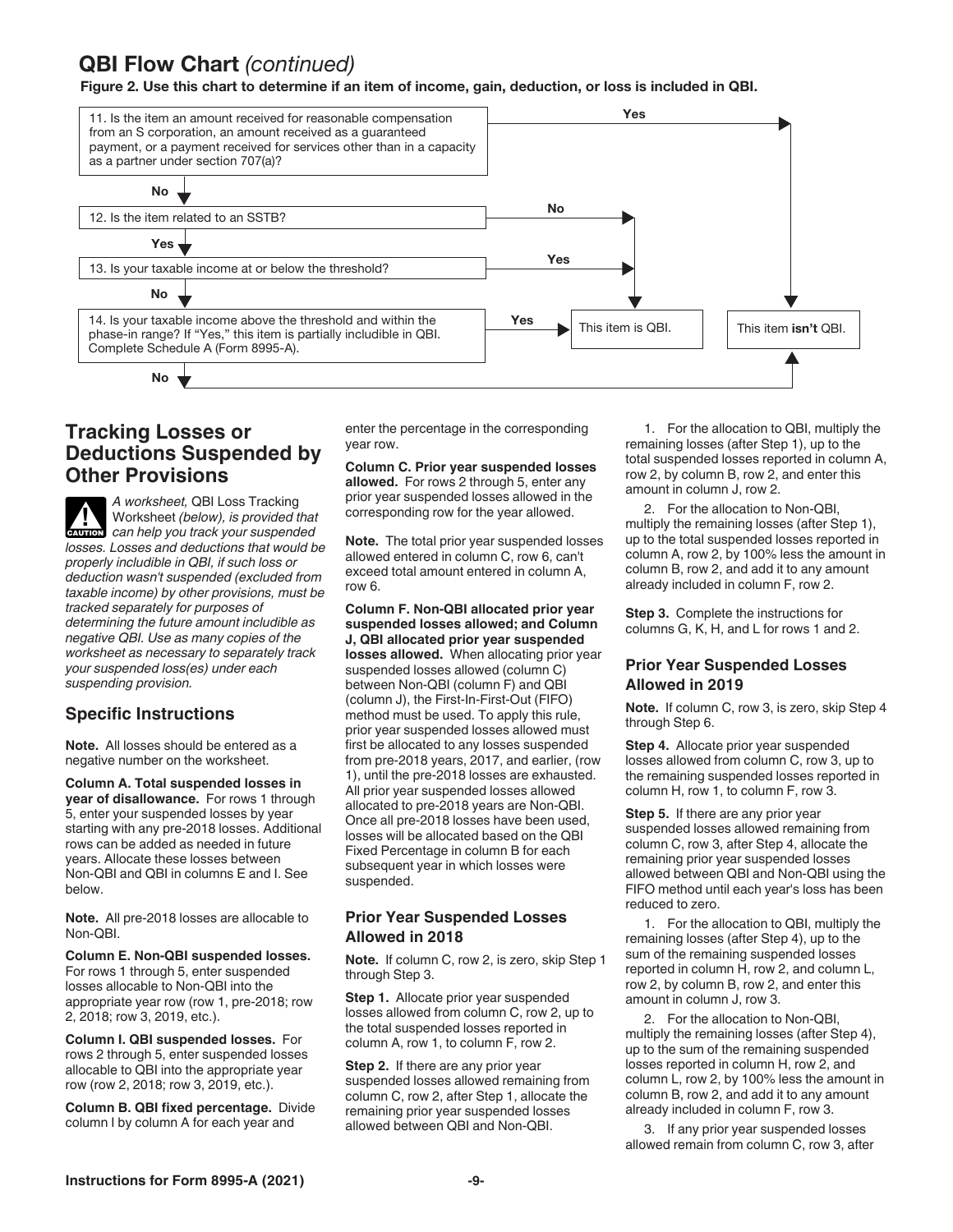Steps 5(a) and (b), multiply the remaining losses (after Steps 5(a) and (b)), up to the sum of the remaining suspended losses reported in column H, row 3, and column L, row 3, by column B, row 3, and add it to any amount already included in column J, row 3.

4. Then, multiply the remaining losses (after Steps 5(a) and (b)), up to the sum of the remaining suspended losses reported in column H, row 3, and column L, row 3, by 100% less the amount in column B, row 3, and add it to any amount already included in column F, row 3.

**Step 6.** Complete the instructions for columns G, K, H, and L for rows 1 through 3.

#### **Prior Year Suspended Losses Allowed in 2020 and Beyond**

Repeat Step 4 through Step 6 and adjust as necessary for any prior year suspended losses allowed in column C, row 4, and each row thereafter, as applicable.

Additional year rows and columns may be added as needed in future years.

**Columns G and K. Utilized "20XX."** Use these columns to show how the allocated prior year suspended losses allowed in columns F and J are utilized each year. For example, the loss reported in column F, row 2, must tie to the amount reported in column G(i), row 6, and the loss reported in column

F, row 3, must tie to the amount reported in column G(ii), row 6, etc.

**Column H. Remaining suspended losses.**  For each row, take the amount in column E less the amounts utilized in all columns G(i), G(ii), G(iii), and G(iv). This amount can't be more than zero.

**Column L. Remaining suspended losses.**  For each row, take the amount in column I less the amounts utilized in all columns K(i), K(ii), K(iii), and K(iv). This amount can't be more than zero.

**Column D. Allowed losses limited by other Code sections.** When a prior year suspended loss allowed under one Code section is subsequently limited by another Code section, this loss shouldn't be included in the QBI calculation until the loss is allowed in the computation of taxable income. Instead, that loss is added to the total suspended losses in the year of disallowance under the new limiting Code section for continuation of its suspension. This column along with row 7, addresses how to account for such losses.

In column D, enter the amount of any prior year suspended losses allowed under this Code section, but subsequently disallowed under another Code section on the row for the year the loss was allowed under this Code section. These amounts will be allocated between Non-QBI and QBI in

columns G and K for the corresponding year. See Row 7 below.

**Row 7. Allocation of allowed losses limited by other Code sections.** To allocate the allowed losses limited by other Code sections between QBI and Non-QBI, start with QBI for the 2018 row. Divide column K(i), row 6, by the sum of column K(i), row 6, and column G(i), row 6, multiplied by column D, row 2, and enter this amount in column K(i), row 7. Written as a formula: column K(i), row  $7=$  column D, row  $2 \times$  (column K(i), row  $6\div$  (column K(i), row  $6+$  column G(i), row 6)).

Next, compute the amount for Non-QBI for the 2018 row. Divide column G(i), row 6, by the sum of column G(i), row 6, and column K(i), row 6, multiplied by column D, row 2, and enter this amount in column G(i), row 7. Written as a formula: column K(i), row 7= column D, row 2 x (column G(i), row  $6 \div$ (column G(i), row  $6 +$  column K(i), row 6)).

Continue the computation for columns K(ii) and G(ii), K(iii) and G(iii), and then for columns K(iv) and G(iv), except multiply the percentage times the amount in column D, row 3, for 2019, column D, row 4, for 2020, and column D, row 5, for 2021, respectively.

**Row 8. Total prior year suspended losses allowed that must be included in QBI.** The amounts reported in columns K(i), K(ii), K(iii), and/or K(iv) for row 8, equal the loss amount that must be included in your current year QBI, respectively for each year, as a loss from a separate trade or business.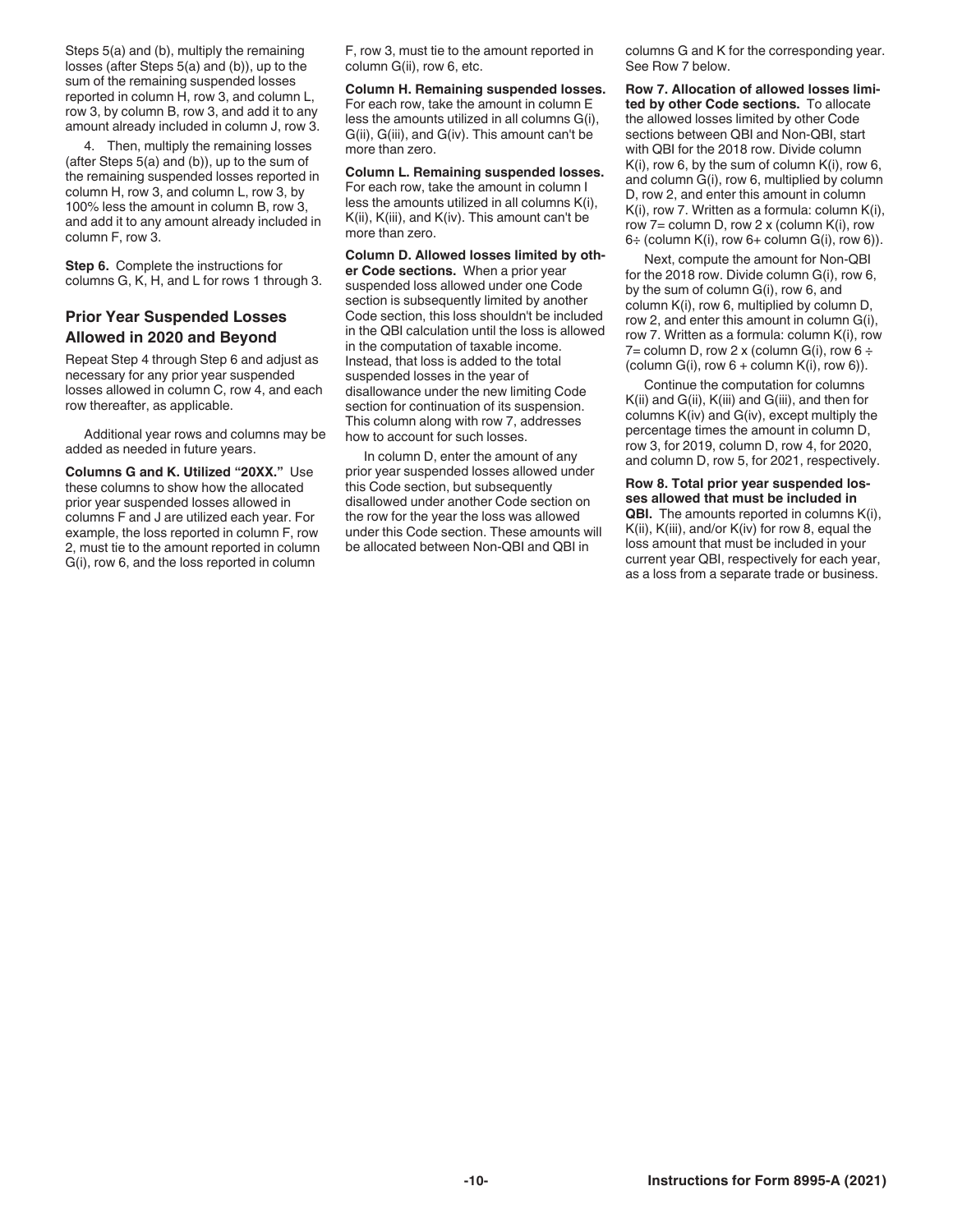٦

|                             | <b>QBI Loss Tracking Worksheet</b>                                                                                        |                                                        |                                |       |                                              |                          |                                                                      |                                     |
|-----------------------------|---------------------------------------------------------------------------------------------------------------------------|--------------------------------------------------------|--------------------------------|-------|----------------------------------------------|--------------------------|----------------------------------------------------------------------|-------------------------------------|
|                             | Use this worksheet to track losses or deductions suspended by other provisions and attributable to QBI using FIFO method. |                                                        |                                |       |                                              |                          |                                                                      |                                     |
| Code                        | [Enter the Code section limiting your loss].                                                                              |                                                        |                                |       |                                              |                          |                                                                      |                                     |
| Part I                      | <b>Suspended &amp; Allowed Losses</b>                                                                                     |                                                        |                                |       |                                              |                          |                                                                      |                                     |
|                             | A. Total suspended<br>losses in year<br>of disallowance                                                                   |                                                        | <b>B. QBI fixed percentage</b> |       | C. Prior year<br>suspended<br>losses allowed |                          | <b>D. Allowed losses</b><br>limited by other<br><b>Code sections</b> |                                     |
| 1. Pre-2018                 |                                                                                                                           |                                                        |                                | 0.00% |                                              |                          |                                                                      |                                     |
| 2. 2018                     |                                                                                                                           |                                                        |                                | $\%$  |                                              |                          |                                                                      |                                     |
| 3. 2019                     |                                                                                                                           |                                                        |                                | $\%$  |                                              |                          |                                                                      |                                     |
| 4. 2020                     |                                                                                                                           |                                                        |                                | $\%$  |                                              |                          |                                                                      |                                     |
| 5. 2021                     |                                                                                                                           |                                                        |                                | $\%$  |                                              |                          |                                                                      |                                     |
| 6. Total                    |                                                                                                                           |                                                        |                                |       |                                              |                          |                                                                      |                                     |
| Part II                     | <b>Non-QBI Suspended and Allowed Losses</b>                                                                               |                                                        |                                |       |                                              |                          |                                                                      |                                     |
| <b>Allocable to Non-QBI</b> |                                                                                                                           |                                                        |                                |       |                                              |                          |                                                                      |                                     |
|                             | E. Suspended<br>losses                                                                                                    | F. Allocated prior<br>year suspended<br>losses allowed | G(i). Utilized<br>2018         |       | G(ii). Utilized<br>2019                      | G(iii). Utilized<br>2020 | G(iv). Utilized<br>2021                                              | H. Remaining<br>suspended<br>losses |
| 1. Pre-2018                 |                                                                                                                           |                                                        |                                |       |                                              |                          |                                                                      |                                     |
| 2. 2018                     |                                                                                                                           |                                                        |                                |       |                                              |                          |                                                                      |                                     |
| 3. 2019                     |                                                                                                                           |                                                        |                                |       |                                              |                          |                                                                      |                                     |
| 4. 2020                     |                                                                                                                           |                                                        |                                |       |                                              |                          |                                                                      |                                     |
| 5. 2021                     |                                                                                                                           |                                                        |                                |       |                                              |                          |                                                                      |                                     |
| 6. Total                    |                                                                                                                           |                                                        |                                |       |                                              |                          |                                                                      |                                     |
|                             | 7. Allocation of allowed losses limited by other Code                                                                     |                                                        |                                |       |                                              |                          |                                                                      |                                     |
| sections                    | and a series of the contract of the                                                                                       |                                                        |                                |       |                                              |                          |                                                                      |                                     |
| Part III                    | <b>QBI Suspended and Allowed Losses</b>                                                                                   |                                                        |                                |       |                                              |                          |                                                                      |                                     |
| <b>Allocable to QBI</b>     |                                                                                                                           |                                                        |                                |       |                                              |                          |                                                                      |                                     |
|                             | I. Suspended<br>losses                                                                                                    | J. Allocated prior<br>year suspended<br>losses allowed | K(i). Utilized<br>2018         |       | K(ii). Utilized<br>2019                      | K(iii). Utilized<br>2020 | K(iv). Utilized<br>2021                                              | L. Remaining<br>suspended<br>losses |
| 1. Pre-2018                 |                                                                                                                           |                                                        |                                |       |                                              |                          |                                                                      |                                     |
| 2. 2018                     |                                                                                                                           |                                                        |                                |       |                                              |                          |                                                                      |                                     |
| 3. 2019                     |                                                                                                                           |                                                        |                                |       |                                              |                          |                                                                      |                                     |
| 4. 2020                     |                                                                                                                           |                                                        |                                |       |                                              |                          |                                                                      |                                     |
| 5. 2021                     |                                                                                                                           |                                                        |                                |       |                                              |                          |                                                                      |                                     |
| 6. Total                    |                                                                                                                           |                                                        |                                |       |                                              |                          |                                                                      |                                     |
|                             | 7. Allocation of allowed losses limited by other Code                                                                     |                                                        |                                |       |                                              |                          |                                                                      |                                     |
| sections                    | and a straight and a straight and                                                                                         |                                                        |                                |       |                                              |                          |                                                                      |                                     |
|                             | 8. Total prior year suspended losses allowed that<br>must be included in QBI                                              | and the contract of the con-                           |                                |       |                                              |                          |                                                                      |                                     |